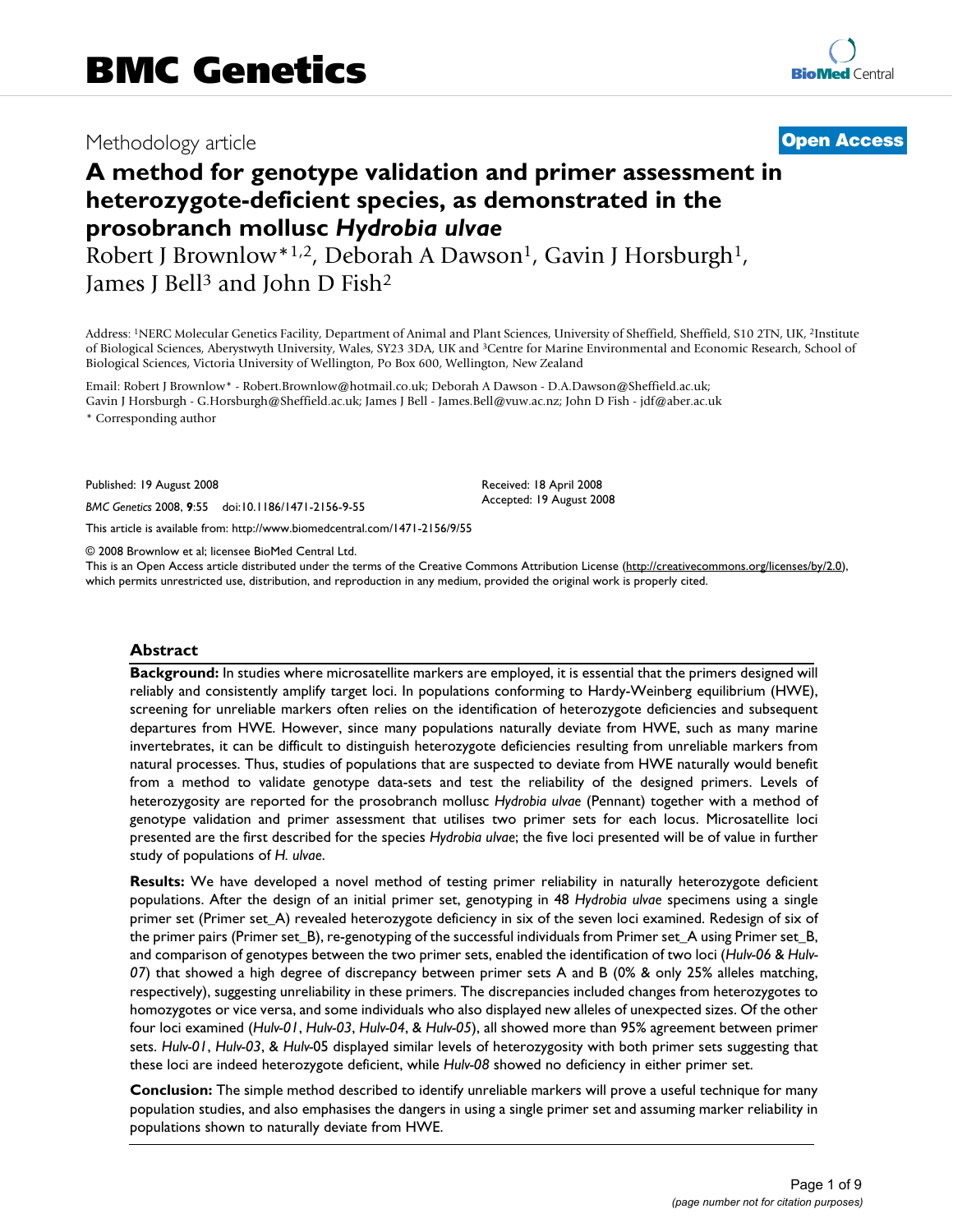## **Background**

In recent years, the discovery and development of genetic markers such as microsatellites has led to a rapid growth in the number of molecular studies, with the isolation and development of microsatellite loci becoming relatively quick and straight-forward in many taxa [reviewed in [1]]. The method of Armour *et al*. 1994 has been successfully used for birds [2,3], mammals [4,5] and fish [6] but this success has not been ubiquitous across all taxa and the identification of microsatellite markers in many invertebrates has proved to be difficult, e.g. mosquitoes [7] and butterflies [8,9]. Even after successful microsatellite isolation, primers developed for certain species suffer from multiple banding patterns and random primer binding, leading to difficulties in obtaining reliable genotype data. The presence of repeat regions in the genome, known as SINEs (short interspersed nuclear elements), repeat microsatellite regions, and a general failure to amplify a specific product, have often been cited as potential causes for inaccuracies in data sets, for example in nematodes [10], lepidopterans [8,9,11] and marine molluscs [12-[14\]](#page-7-0).

In many marine invertebrates the situation is further complicated by a deficiency in the number of heterozygotes observed (relative to Hardy-Weinberg expectation) (see Additional file 1), with both allozyme and microsatellite studies documenting the phenomenon in many marine bivalve and gastropod populations [\[14-](#page-7-0)21]. While some of the species presented in Additional file 1 are hermaphroditic, e.g. *Physa acuta*, and thus may be expected to show heterozygote deficiency (due to high potential for selfing which would increase homozygosity in the population), there are many more examples (see Additional file 1) where species display separate sexes and would not necessarily be expected to display heterozygote deficiency.

With this in mind, one should consider the numerous factors which can cause heterozygote deficiencies. These include poor primer design and optimisation, null alleles [22], genotyping errors (stuttering or large allele dropout [23]), mutation, inbreeding effects, SINEs, non-random mating and population admixture. However, despite extensive examination in some cases [17,24] the causes behind these heterozygote deficiencies still remain unknown and, as a consequence, the ability to utilise traditional techniques for primer and population assessments may be significantly compromised.

In "model" populations, which are expected to conform to HWE, testing for heterozygote deficiency in loci is commonly used as a means to assess designed primers and genotype reliability. In such cases identification of an unreliable primer pair, or a locus affected by null alleles, is simply a matter of identifying heterozygote deficiency at that locus. This task is becoming increasingly simple due to the wide array of tools available for population and

locus assessment (e.g. GENEPOP[25]; CERVUS[26]; MICRO-CHECKER, [27]). Once identified, the primer pair can then be removed from further study. Difficulties can arise, however, when attempting to identify unreliable primers and null alleles in populations that naturally display heterozygote deficiency (see Additional file 1). In these cases, the use of traditional analysis and software are no longer effective, as they often assume that populations conform to HWE and display expected heterozygosity. Thus, identifying unreliable primers by analysing departures from HWE is ineffective due to the fact that the population itself is naturally deficient. In these cases primer reliability is normally assumed without additional investigation beyond these standard tests (Additional file 1). As a result, unreliable primers may often remain undetected.

In this study microsatellite loci were isolated and examined for heterozygote deficiency in the prosobranch mollusc *Hydrobia ulvae*. A previous study by Haase [16] using allozyme markers suggests that *H. ulvae* populations are naturally heterozygote deficient; therefore further testing was conducted here to see if the same conclusions would be supported by microsatellite genotyping data. A novel technique was then used to assess microsatellite marker reliability by designing two microsatellite marker primer sets to amplify the same loci. By altering the binding sites, designing additional primers (B-primers) to amplify the same loci as the original primer set (A-primers), and comparing genotypes between A and B, a method is presented to assess the reliability of Primer set\_A. Additionally, the method can also be used to identify inaccuracies due to PCR amplification failure and erroneous genotype scoring.

*Hydrobia ulvae* is a widespread and abundant member of the benthic fauna of estuarine habitats. It is dioecious with sexes being easily identified through dissection. On the west coast of Wales this species has peaks of spawning activity in spring and autumn and produces planktotrophic larvae that remain in the plankton for up to four weeks before settlement [28]. This period of development affords the potential for dispersal to new habitats and mixing with geographically separate populations. The species provides an interesting case for molecular analysis as the pelagic dispersal phase raises fascinating questions on gene flow, differentiation, recruitment, and inbreeding, but there remains the potential for self-recruitment of estuarine populations [29].

The objectives of this study were: (1) to isolate polymorphic microsatellite loci for *Hydrobia ulvae*, (2) to conduct standard tests for HWE, heterozygosity, linkage equilibrium and sex linkage and (3) to assess the use of alternative primer sets for the same loci as a tool to assess primer reliability.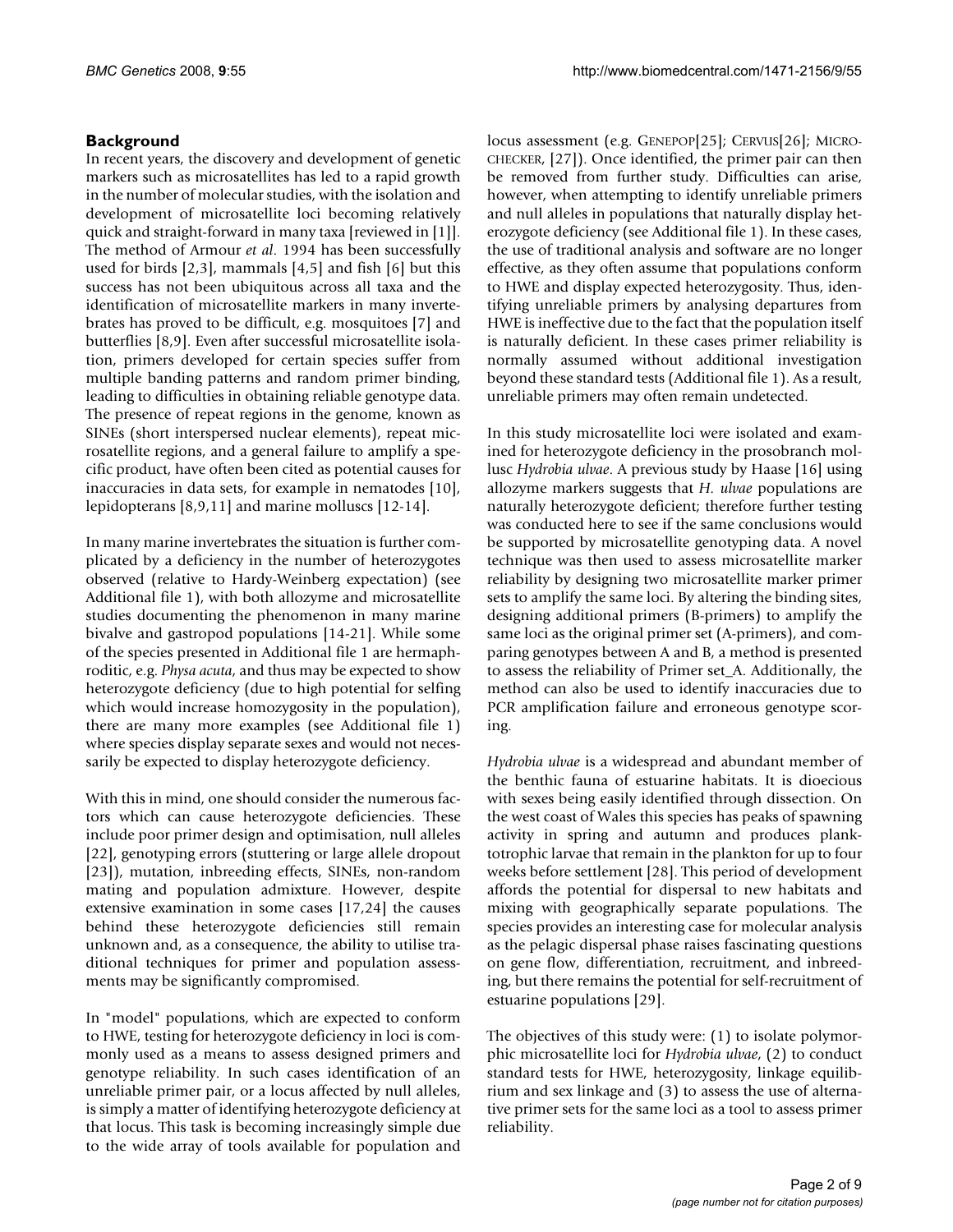#### **Results**

#### *Microsatellite library preparation, Primer set\_A design and testing*

The first step was to isolate polymorphic microsatellite loci for *H. ulvae* and test to see if the population examined displayed heterozygote deficiency. Samples were collected from a presumed single population of *Hydrobia ulvae* from an area of approximately 1.0 m2 in the Dyfi estuary, Wales (52° 31' 31.9" N; 4° 2' 40.2" W) using a 0.5 mm mesh sieve to remove individuals from the sediment. Specimens were stored alive in sea water of 28 ‰ at 14°C until required for DNA extraction.

Prior to DNA extraction, *Hydrobia ulvae* individuals were dissected and checked for parasitic infection. Those that showed signs of infection were removed from further study to avoid the possibility of isolating microsatellites from the parasites. Extraction of *Hydrobia* DNA and preparation of an enriched library yielded 118 unique microsatellite sequences that were submitted to the EMBL Nucleotide Sequence Database [30] [EMBL [AM409397–](http://www.ebi.ac.uk/cgi-bin/dbfetch?AM409397) [AM409514](http://www.ebi.ac.uk/cgi-bin/dbfetch?AM409514)]. For details of DNA extraction and enriched library development, see Methods. All the obtained sequences were confirmed to be unique using BLASTN version 2.2.4 [31]. Forty-seven loci possessed sufficient flanking sequence for primer design (in terms of repeat length, sequence length and base-pair composition of the flanking sequence). Primer pairs were designed for 17 loci using PRIMER3 [32], labelled with a fluorescent dye, and optimised with respect to temperature (gradient range 50–70 $^{\circ}$ C) and MgCl<sub>2</sub> concentration (1.5 mM, 2.0 mM and 2.5 mM). A short chain of nucleotides (GTTTCTT), known as a pigtail, was also added to the 5' end of each reverse primer to reduce stutter bands during PCR amplification [33].

The subsequent PCR and genotyping of 16 snails from the Dyfi estuary (including the six individuals from which the library was made) using 17 designed primers, resulted in nine primers failing to amplify a specific product, and one locus, *Hulv-10* ([AM409406](http://www.ebi.ac.uk/cgi-bin/dbfetch?AM409406); Forward-TCGTACCAG-GAAAGGCCTCAG, Reverse-CCACGTCACTTTCGGT-GCTC) being monomorphic in all 16 individuals tested. For each of the seven remaining polymorphic loci a further 48 *Hydrobia ulvae* individuals were genotyped. The primers designed for these seven loci are hereafter described as Primer set\_A (Additional file 2). The expected and observed heterozygosity of each locus (as amplified with Primer set\_A) was calculated and null allele frequency estimates obtained using CERVUS version 2.0 [26], while deviations from HWE and linkage equilibrium were examined using exact tests in GENEPOP (v3.4) [25]. Results showed that the seven polymorphic loci (when amplified using Primer set\_A) were highly variable, with the number of alleles ranging from 16 to 27 (Additional

file 2). Six of the loci were found to display a heterozygote deficiency when compared with the expectation under HWE. The exception was locus *Hulv-04\_ A*, which was in Hardy-Weinberg equilibrium (Additional file 2). Two of the loci (*Hulv-06* and *Hulv-07*) showed very low levels of heterozygosity, suggesting possible unreliability in the primers (Additional file 2). However, to justify the removal of these loci and designed primers, further examination was required, as low heterozygosity is not necessarily a precursor for unreliable markers. Another notable result was the amplification success shown by *Hulv-01\_A*, *Hulv-06\_A* and *Hulv-07\_A* primers. At these loci, amplification success was slightly lower than expected (83.3%, 83.3% and 70.8% of individuals amplified, respectively). Given that high levels of amplification failure can be used as an indicator of unreliable primers, the opportunity was taken to explore the connection between amplification failure and primer reliability by examining these loci using the primer redesign technique described.

As well as heterozygote analysis, tests were conducted using the software MICROCHECKER[27] to examine genotyping error, presence of null alleles, allele frequency estimates, allele stutter and allele dropout (in which smaller alleles are preferentially amplified over larger alleles [23]). Interestingly, all results were negative except for null alleles, which the software highlighted could be a potential factor in causing the heterozygote deficiency at all but one of the loci, *Hulv-04*. For this reason, and to ensure that alleles were not failing to amplify due to the PCR conditions, each locus was PCR-amplified twice using each primer set (A & B). On both occasions the same genotypes were observed. Alleles were resolved on an agarose gel and allele sizes were checked to see if they were consistent with the size expected based on the sequence of the cloned allele. Examination of the gel showed no indication of large alleles (> 500 bp), suggesting that neither SINE insertions, nor duplicate microsatellite regions, were present in the products. Pedigrees were not available for checking the inheritance of null alleles due to difficulties in cultivating the species in the laboratory.

Loci were also examined for sex linkage by visually comparing the genotypes of individuals of known sex (sexes assigned after dissection), and the results suggested no association between apparent homozygosity and sex in the genotyped individuals. Similarly, all loci were checked for linkage disequilibrium using GENEPOP v3.4 without Bonferroni correction and no linkage disequilibrium was observed.

#### *Comparing genotype data from two sets of primers for each locus*

In order to test genotype outputs and Primer set\_A reliability, microsatellite primers were redesigned (Primer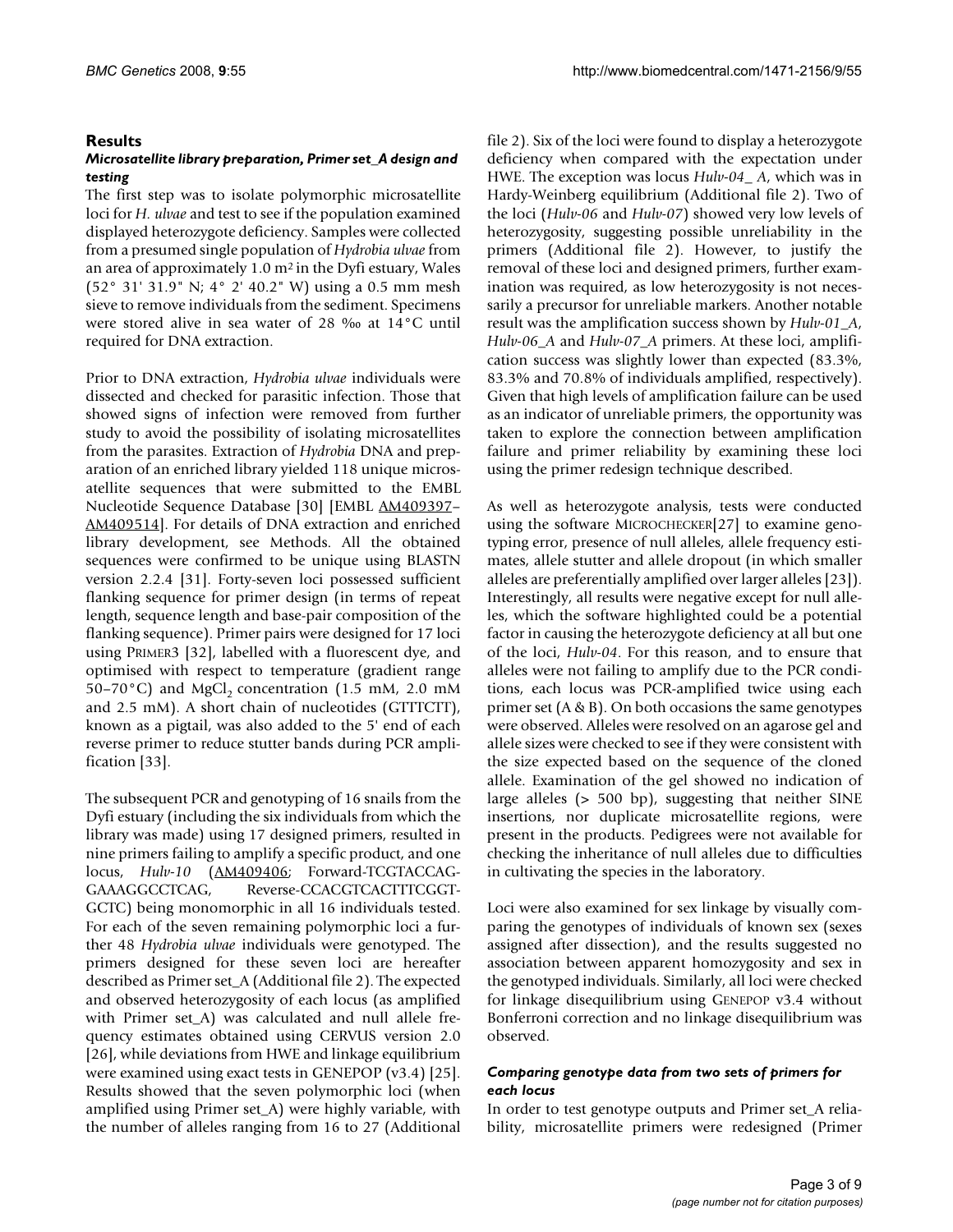set\_B) (Additional file 3) for six loci (*Hulv-01*, *Hulv-03*, *Hulv-04*, *Hulv-05*, *Hulv-06* & *Hulv-07*) to amplify the same loci as Primer set\_A. "B" primers were not designed for *Hulv-02* due to difficulty in identifying new primer sites (due to the length and base-pair composition of the flanking sequence), so this locus could not be verified. In all other cases, primers were designed at sites as distinct as possible from the original primer sites. In some cases, short flanking regions hindered primer design and thus only one of the primers in a pair could be significantly shifted. However, where possible the 3' end of the primer was redesigned so that primer reliability could still be assessed. Single mismatches at or near the 3' end of the primer are known to affect the efficiency of polymerase extension and oligonucleotide stability [34] and will have a greater effect upon amplified products than mismatches elsewhere [35,36], thus where possible an alteration in the 3' end of the primer sequence was attempted. The relevance of this restriction in the current study and to the technique as a whole is discussed later.

Redesigned Primer set \_B was optimised, amplified and visualised in exactly the same way as Primer set\_A, using only the DNA templates from individuals which yielded successful amplification in Primer set\_A. Samples which failed to amplify a product in Primer set\_A were not examined using Primer set\_B, as regardless of the output from Primer set\_B in these cases, no comparison could ever be made. This was also done so that direct comparison of successful amplifications could be made between the primer sets. Alleles were scored independently on separate ABI3730 gel loading runs for each primer set (A and B) to prevent any bias in the data.

To assess primer data, the presence and size of alleles from Primer set\_B were compared with those originally amplified by Primer set\_A. Allele sizes were expected to show a consistent and predictable difference in size between the primer sets within each locus, due to the difference in product size caused by the redesign and movement of primers. To be classified as a successful match between primers, both alleles in a heterozygote needed to be the same for both primer sets. Likewise, in homozygotes the single alleles needed to display the same product after the predictable size difference was taken into account.

Results indicate that when both primer sets (A and B) were used in conjunction to amplify the six target loci, four of these (*Hulv-01*, *Hulv-03*, *Hulv-04*, & *Hulv-05*) showed more than 95% agreement (allele-allele) between the alleles amplified by the two primer sets A and B (Additional file 4), suggesting that these primers from Primer set\_A had amplified the target loci correctly, and thus are reliable. However, when comparison was made between Primer set A and Primer set B for the remaining two loci (*Hulv-06* & *Hulv-07*), a high degree of discrepancy was observed (0% & only 25% alleles matching, respectively) (Additional file 4). These discrepancies included a change from heterozygotes to homozygotes or vice versa, while some samples also displayed new unexpected allele sizes. Samples which failed to amplify the same target loci in each primer set were examined to ensure that poor DNA was not the underlying cause. No individuals consistently failed to amplify and the individuals failing to amplify differed between loci and thus poor DNA samples were not to blame for amplification failures.

When these findings are coupled with the previously identified decreased amplification success at these loci, it is clear that *Hulv-06\_A* and *Hulv-07\_A* primers are not suitable for further use in population studies due to their unreliability. Interestingly, despite the fact that *Hulv-01\_A* was previously shown to display similar levels of amplification failure as *Hulv-06\_A* and *Hulv-07\_A*, analysis using redesigned markers has highlighted that *Hulv-01\_A* primers were in fact producing reliable genotype data. Therefore the redesign technique presented here demonstrates that decreased amplification success does not necessary mean a marker is unreliable.

### **Discussion**

This study has shown that in order to identify and confidently remove unreliable markers in heterozygote deficient populations, additional techniques are required beyond those currently applied to microsatellite data. The currently used tests such as examination of HWE, heterozygosity, amplification failure, allele frequency distributions and linkage equilibrium are not sufficient to identify reliability in primer sets. This may particularly be the case for invertebrate species, many of which commonly display departures from HWE and heterozygote deficiencies [[14](#page-7-0),19]. The results show that the majority of the loci examined (6/7) displayed heterozygote deficiency (Additional file 2) and *H. ulvae* therefore exhibits similar characteristics to many of the marine and freshwater invertebrates (as detailed in Additional file 1). The technique presented here has shown that after primer redesign, *Hulv-06* and *Hulv-07* cannot be reliably genotyped due to the discrepancies between each primer set. Therefore it is concluded that these loci, along with designed primers, should not be used in future studies. Similarly, the technique has also provided increased confidence in the remaining loci (*Hulv-01*, *Hulv-03*, *Hulv-04* and *Hulv-05*), which all showed similar genotype outputs regardless of the primer set implemented. For this reason, the technique described here presents a useful method for helping to assess the reliability of designed primers in heterozygote-deficient populations.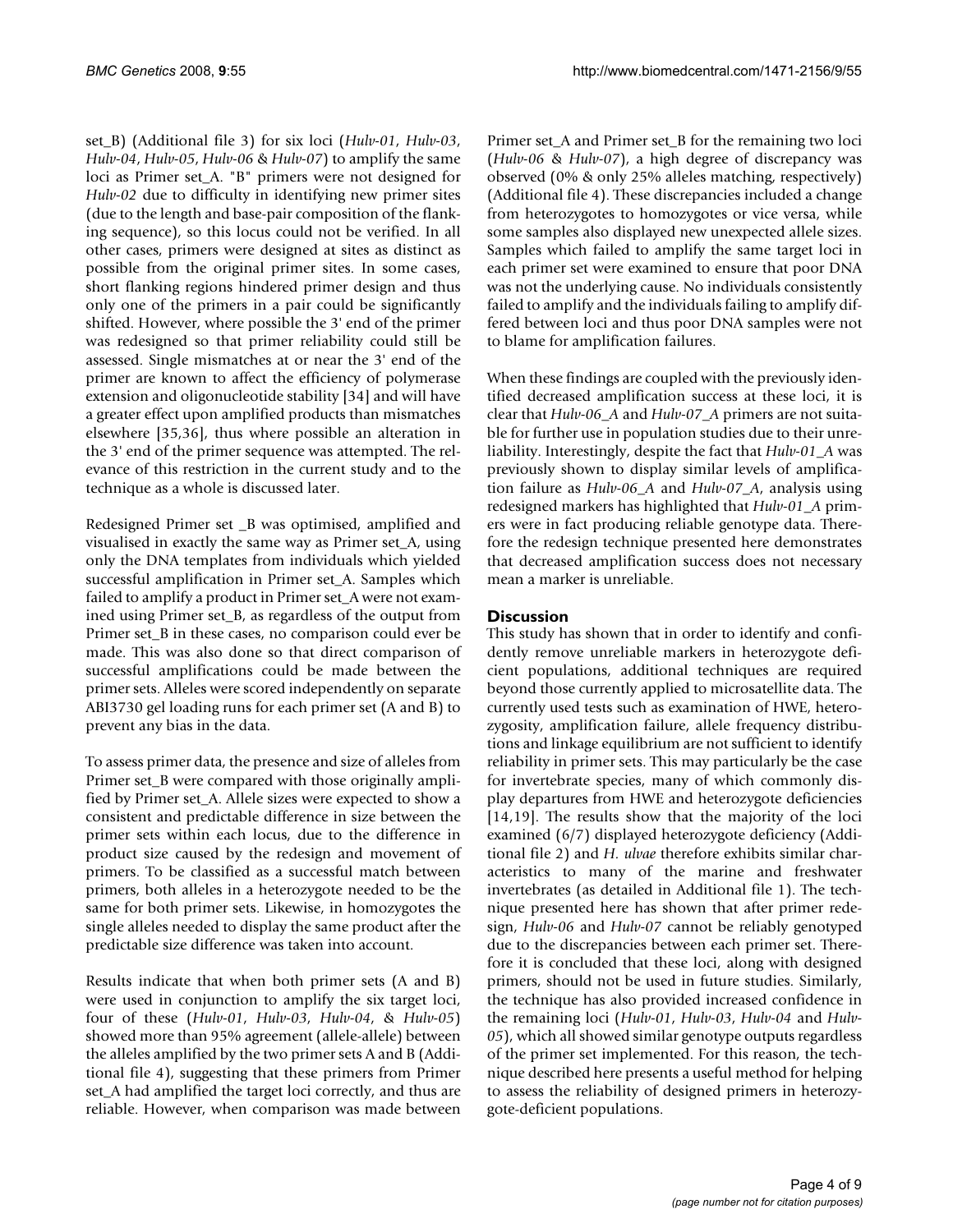Previous published studies have suggested many causes for heterozygote deficiency in invertebrates, including selection, inbreeding, mutation and null alleles, SINEs, poor primer design and amplification error [\[14](#page-7-0),19]. However, attempts to ascertain the exact source of the heterozygote deficiency have often had limited success [21,24], and while it is not the purpose of this study to identify the source of the heterozygote deficiency, the technique and results obtained can be used to shed light into the cause of the heterozygosity in the species.

The first factor to consider is selection. While some microsatellite loci have been shown to be affected by selection [37,38], the majority are still considered to be selectively neutral [39]. This study took care not to incorporate trinucleotide repeats, which have been shown to occur in coding regions of the genome and thus are more likely to be subject to selection [40]. Therefore, while it cannot be categorically ruled out, selection is not likely to be the cause of the observed deficiencies. Similarly, given what is known about the life stages of the target organism, inbreeding seems unlikely. In species with limited dispersal or direct development, it is simple to imagine inbreeding as a dominant force [41,42], which can be detrimental to species fitness [43,44]. However, given that *Hydrobia ulvae* has a dispersal phase of up to four weeks [28], a good potential for mixing of progeny by tides and currents, and the likelihood of widespread settlement of larvae within the estuary, it seems highly improbable that inbreeding is occurring. Another alternative potential cause is the Wahlund effect, which is a heterozygote deficiency due to the accidental pooling of discrete sub-populations. Indeed, by disregarding sub-structuring within populations one would expect to see a common deficiency across the majority of the loci as observed in this study [\[14](#page-7-0),42]. However, it is unlikely that samples taken from a homogeneous area of less than  $1 \text{ m}^2$ , as done here, could contain many different sub-populations [16]. Nonetheless, in order to be certain, additional genotypic analysis would be required on individuals from identified cohorts and known local spatial localities [41].

Perhaps the most interesting factor to consider with regard to the technique presented here is the presence of null alleles and their potential effect upon levels of heterozygosity. Null alleles represent base-pair mutations in the primer regions which cause primer binding to weaken and/or fail, resulting in a failure to amplify certain alleles [45]. As a result, the presence of null alleles in data sets has been commonly suggested as a contributor to heterozygote deficiency [46,47] (Additional file 1). While microsatellite regions are often highly polymorphic due to a high rate of mutation through replication slippage and proofreading events [48], the flanking regions surrounding microsatellite repeat regions are generally considered to be more conserved. However, given the very high levels of polymorphism shown in microsatellite loci examined for *H. ulvae* (Additional file 2), it is possible that the sequence flanking the repeat regions may also exhibit increased levels of mutation which would certainly reduce the effectiveness of primer binding and result in an abundance of null alleles. Microsatellite loci in humans have been estimated to have mutation rates of about 10-4 [49]. However, microsatellite mutation is known to vary between different taxa [50,51], and while little is known specifically about the mutation rate in marine molluscs, several studies, including this current study, have shown high polymorphism in microsatellite loci in marine invertebrates [[14](#page-7-0),20,52], suggesting that mutation rates may be high. For this reason further investigation in marine invertebrates is required (i.e. genetic sequencing) to determine whether mutations in the flanking regions introduce errors into genotype data and consequently influence levels of heterozygosity.

Despite this, there are several reasons to suggest that mutation and null alleles are not the explanation for the overall heterozygote deficiency observed in *Hydrobia ulvae*. First, given their nature one would typically expect null alleles to occur at a minority of loci and not across the majority of loci as seen in this study [[14,](#page-7-0)19,39]. Secondly, results from the double-primer technique show similar heterozygote deficiencies and null allele frequencies in both primer sets A and B in all loci with the exception of *Hulv-06* and *Hulv-07* (Additional file 4). If nulls were the explanation for the heterozygote deficiency then we would not expect both primer sets to be equally affected.

Mutation and null alleles do however, present one possible explanation for the poor match between primer sets for *Hulv-06* and *Hulv-07*, particularly as the predicted null allele frequencies at these loci were shown by the software MICROCHECKER to be much higher than for all the other loci examined (Additional file 4). Indeed, when coupled with the low amplification rate of individuals shown by *Hulv-06\_A* and *Hulv-07\_A* primers (83.3 and 70.8%, respectively), there is evidence to suggest mutation in the flanking regions and null alleles. Alternatively, the mismatch between primer sets A and B for *Hulv-06* and *Hulv-07* could be due to similarity in the flanking regions of different loci. In the study by Meglecz *et al.* [8] on lepidopterans (butterflies and moths), high flanking sequence similarity was observed at a number of loci, which led to difficulties in designing effective primer sets. Likewise, in a study on the marine gastropod *Littorina saxatilis*, anomalous large alleles were identified that may signify the presence of flanking similarity in marine invertebrates [20]. While no evidence has been found in the present study for large alleles above 500 bp as described by Sokolov *et al.* [20], it is entirely possible that flanking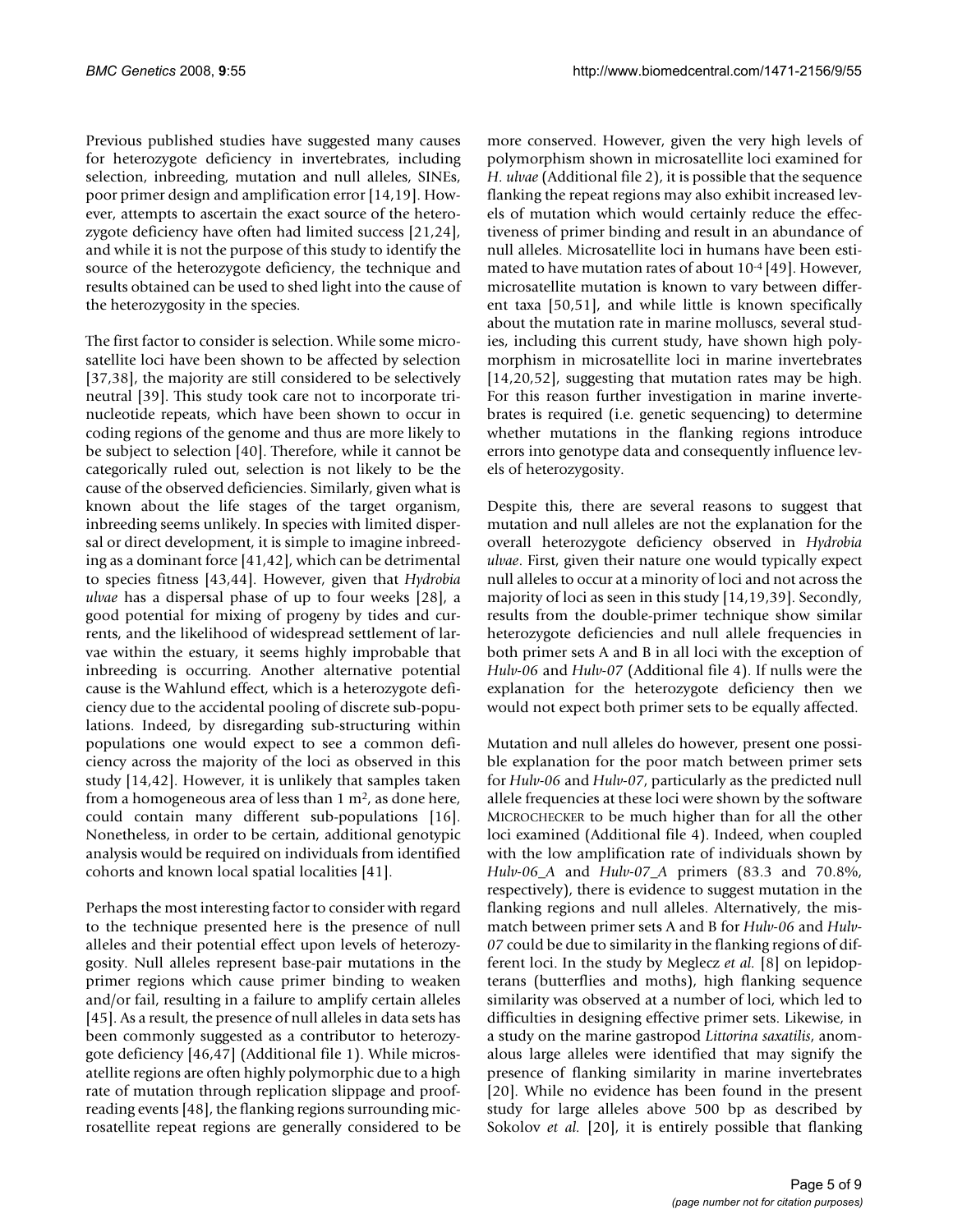region similarity could introduce errors into genotyped data and thus disrupt the levels of heterozygosity observed. However, while further investigation into the matter is required, the fact that very little sequence similarity was identified in this study suggests that it is not a dominant factor.

While the precise nature of the overall heterozygote deficiency still remains unclear, it is concluded that mutation and null alleles are the likely explanation for the unreliability observed at two of the loci examined (*Hulv-06* and *Hulv-07*). Drawing definitive conclusions on the presence of null alleles, the cause of heterozygote deficiency and primer reliability, has been limited in this study due to constraints on primer redesign imposed by the restricted length of flanking regions. However, when redesigning primers, attempts were made to make B-primers as distinct from A-primers as possible, particularly at the 3' end of the primer, as this region is known to affect product amplification and polymerase extension [34,36,35]. Given that the occurrence of restricted flanking regions in microsatellite studies has not been commonly reported, and that information regarding the length of flanking regions in different species is scarce, it is difficult to estimate the likelihood of primer redesign complications in other species; nevertheless, it is believed that the technique presented here provides an important contribution to the field, as it offers a practical alternative to merely assuming primer reliability in heterozygote-deficient populations. Most importantly, this study has highlighted the need for increased caution in assessing primer reliability using only standard assessments, especially in populations commonly exhibiting heterozygote deficiency and deviations from HWE. Moreover, this study has illustrated that additional testing of designed primers in heterozygote deficient populations can identify potentially unreliable markers, amplification errors and genotyping failures, which are commonly associated with microsatellite studies [12,39]. For these reasons, the methodology presented will be of potential interest/application to future studies on invertebrate and non-invertebrate species alike. Indeed, the technique will be of value in all microsatellite studies that seek increased confidence in genotype assignments. While doubling expenditure on primers may be seen as a disadvantage, the benefits make the technique a sound investment when one considers the high cost of running unreliable primers in large-scale population analysis. The technique will also be of particular use in studies where small primer sets are used due to difficulties in microsatellite isolation. In these cases, it is imperative that all primers consistently amplify a reliable product, given the low number being implemented. Similarly, the genotype data validation provided by this technique will also enable increased confidence in species where multiple banding patterns and anomalous large alleles are often noted [20].

In addition to the technique proposed, five novel *Hydrobia ulvae* polymorphic loci (*Hulv-01*, *Hulv-02*, *Hulv-03*, *Hulv-04* & *Hulv-05*) (Additional file 2) are presented for further use in population studies. Given their level of polymorphism, these microsatellites, and the primers described, will provide valuable tools in the study of genetic mixing and population differentiation in *Hydrobia ulvae*.

## **Conclusion**

While it is clear that *Hydrobia ulvae* is characteristic of its taxon with regard to heterozygosity levels, the methods described here provide a useful tool for assessing genotype data and primer reliability in studies where increased confidence in microsatellites is desired. While traditional examination of HWE and heterozygote deficiency has been shown to be insufficient to identify unreliable primers in naturally deficient populations, the use of dual primers provides a simple alternative to merely assuming reliability. In studies that have previously only used traditional methods, or assumed primer reliability, the technique may serve to identify unreliable primer pairs early in the study before the cost of genotyping multiple individuals is incurred.

Therefore, while it is clear that standard examinations and software can serve to highlight many primer reliability issues in model populations, heterozygote deficient and other non-model populations require the additional validation provided by designing a second primer set. In order for microsatellite primers to be used effectively in population studies and to justify the lengthy developmental process, they need to be reliable and of sufficient power, a situation which is more likely when validation steps are taken.

# **Methods**

### *DNA isolation*

Genomic DNA was extracted for microsatellite library development and genotyping using a modified CTAB procedure with proteinase K digestion and a chloroform-isoamylalcohol protocol [53].

#### *Microsatellite library preparation*

An enriched *Hydrobia ulvae* microsatellite library was prepared using a method based on Armour *et al.* [54], with modifications described by Gibbs *et al.* [55]. Six *Hydrobia ulvae* individuals of unknown sex were pooled to obtain a sufficient amount of genomic DNA from which to prepare the library. The pooled genomic DNA (2 μg) was digested using *Mbo*I (Qbiogene, Cambridge, UK), and ligated to double-stranded Sau-L linkers [56]. Size-selected (200– 800 bp), digested genomic DNA fragments were then denatured and hybridised against double-stranded denatured dinucleotide and tetranucleotide sequences that had been bound to nylon Hybond membrane (Amersham Pharmaceuticals Ltd, Buckinghamshire, UK). The Armour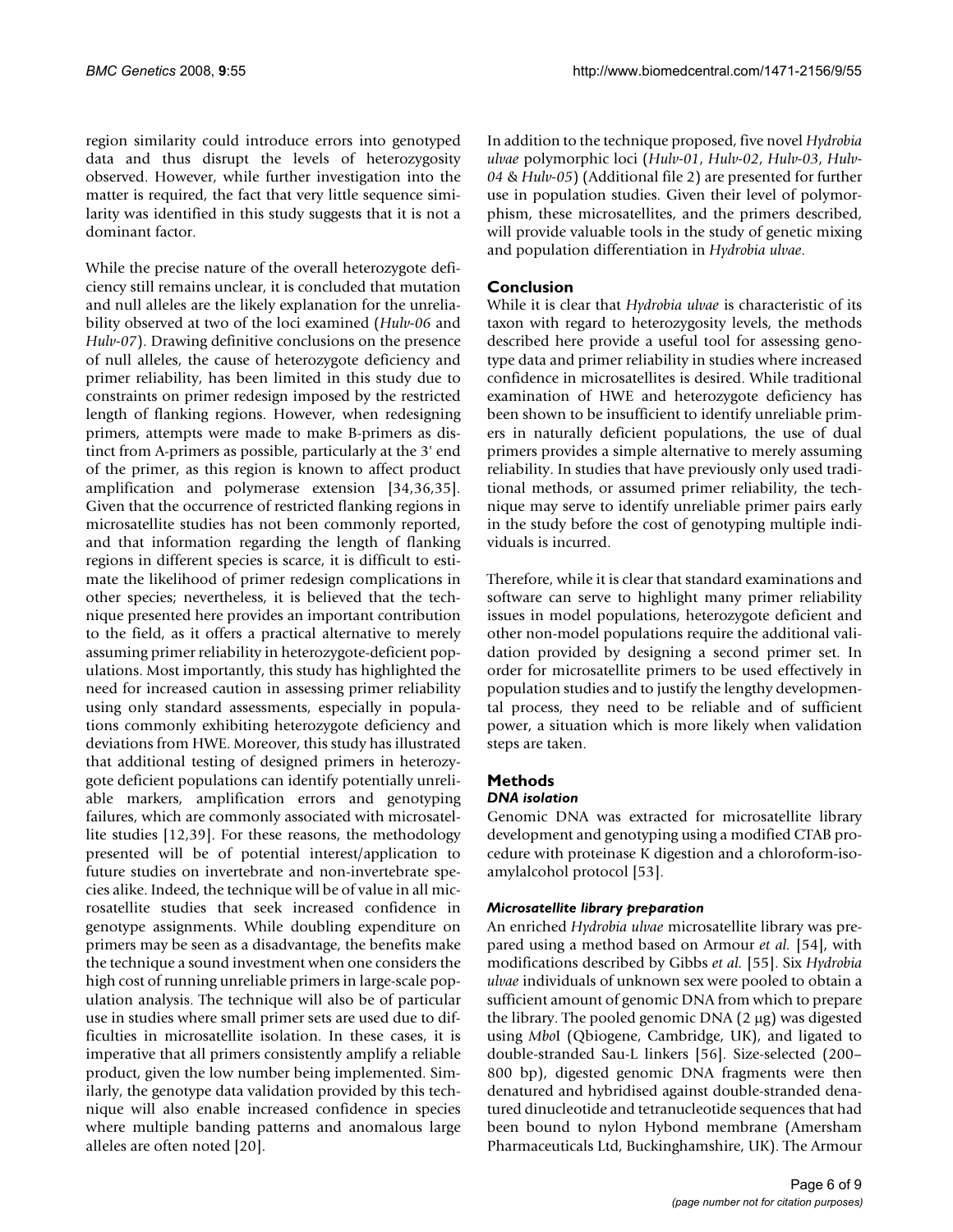[54]*et al.* pre-enrichment PCR was not performed [as in [55]]. The dinucleotide sequences  $(AC.GT)_n$  and  $(AG.CT)_n$ were obtained as DNA Alternating Copolymers (Amersham Pharmaceuticals Ltd, Buckinghamshire, UK) and the tetranucleotide sequences  $(TTTC.GAAA)_{n'}$  $(GTAA.TTAC)_{n'}$   $(GATA.TATC)_{n'}$   $(CTAA.TTAG)_{n}$  and  $(TAAA.TTTA)$ <sub>n</sub> were prepared using two rounds of PCR amplification as in Armour *et al.* [54]. Once recovered, the microsatellite-enriched *Hydrobia ulvae* fragments were separated from the Sau-L linkers by digestion with *Mbo*I. Fragments were then ligated into *Bam*HI/BAP-dephosphorylated pUC19 vector (Qbiogene) and transformed into XL1-Blue competent cells (Stratagene). Transformant colonies were grown overnight at 37°C on agar plates containing Luria Broth, Ampicillin, X-gal and IPTG, bound to a Hybond nylon filter and screened with  $\lceil \alpha^{32}P \rceil$ dCTP and/or [α32P]-dATP radiolabelled dinucleotide and tetranucleotide sequences as described above. In total, 902 transformants were screened and 265 produced a positive autoradiograph signal (4 of 18 from the dinucleotide library and 261 of 884 from the tetranucleotide enriched library). Sequence data for 153 clones was obtained using an ABI 3730 capillary sequencer with BigDye chemistry (Applied Biosystems). All sequences were checked for duplication using stand-alone BLAST software (protocol available at [57] and MEGA v.3.1 sequence alignment software [58]. Of the 153 sequences examined, 118 were found to be unique.

#### *PCR and genotyping*

When genotyping individual *Hydrobia ulvae*, each PCR reaction contained approximately 5–10 ng of genomic DNA,  $0.5 \mu M$  of each primer, 1.5–2 mM MgCl<sub>2</sub> (Additional file 2), 0.2 mM of each dNTP and 0.05 units of *Taq* DNA polymerase (Bioline, London, UK) in the manufacturer's buffer [final concentration: 16 mM  $(NH_4)_2SO_4$ , 67 mM Tris-HCl (pH 8.8 at 25°C), 0.01% Tween-20]. PCR amplification was performed using a thermal cycler (MJ Research model PTC DNA engine) with the following program: one cycle of 3 min at 94°C, followed by: 35 cycles of 94°C for 30 s, annealing temperature (Additional file 2) for 30 s, 72°C for 45 s and a final extension cycle of 10 min at 72°C. PCR products were visualised on 2% agarose gel, pre-stained with ethidium bromide. Amplified product sizes were compared to the size expected based on the cloned allele sequence and checked for the presence of large alleles (> 500 bp), a potential by-product of SINE insertions [8,9].

A fraction of the fluorescently-labelled PCR product was diluted to one part per thousand and loaded on an ABI 3730 DNA Analyzer, along with ROX500 size marker (Applied Biosystems). Allele sizes were assigned using GENEMAPPER 3.7 software (Applied Biosystems).

#### **Authors' contributions**

RJB collected and processed specimens for examination, carried out the molecular genetics studies and drafted the manuscript. DAD supervised the molecular work, assisted with interpretation of data and assisted in drafting of the manuscript. GJH prepared the microsatellite-enriched genomic library. JJB contributed to the initial design of the project. JDF conceived the study, and participated in its design and coordination and helped to draft the manuscript. All authors read and approved the final manuscript.

#### **Additional material**

#### **Additional file 1**

*Review of heterozygosity in microsatellite studies of marine and freshwater gastropods.* Click here for file [\[http://www.biomedcentral.com/content/supplementary/1471-](http://www.biomedcentral.com/content/supplementary/1471-2156-9-55-S1.pdf) 2156-9-55-S1.pdf]

#### **Additional file 2**

*Characterisation of seven polymorphic microsatellite loci (Primer set\_A) for* Hydrobia ulvae*.* Click here for file [\[http://www.biomedcentral.com/content/supplementary/1471-](http://www.biomedcentral.com/content/supplementary/1471-2156-9-55-S2.pdf) 2156-9-55-S2.pdf]

#### **Additional file 3**

*Characterisation of redesigned Primer set\_B for* Hydrobia ulvae*.* Click here for file [\[http://www.biomedcentral.com/content/supplementary/1471-](http://www.biomedcentral.com/content/supplementary/1471-2156-9-55-S3.pdf) 2156-9-55-S3.pdf]

## **Additional file 4**

*Comparison of microsatellite genotyping data using two primer sets (A and B) for* Hydrobia ulvae*.* Click here for file [\[http://www.biomedcentral.com/content/supplementary/1471-](http://www.biomedcentral.com/content/supplementary/1471-2156-9-55-S4.pdf) 2156-9-55-S4.pdf]

#### **Acknowledgements**

The authors acknowledge the support of the Natural Environment Research Council (NERC) at the NERC Molecular Genetics Facility (Sheffield) and Aberystwyth University for funding this study. The authors thank Professor Terry Burke for guidance throughout and for constructive comments on the manuscript, Dr Joanne Porter for advice on molecular analyses and Rory Geoghegan and Gareth Owen for assistance in sampling and sample storage.

#### **References**

- 1. Zane L, Bargelloni L, Patarnello T: **[Strategies for microsatellite](http://www.ncbi.nlm.nih.gov/entrez/query.fcgi?cmd=Retrieve&db=PubMed&dopt=Abstract&list_uids=11903900) [isolation: a review.](http://www.ncbi.nlm.nih.gov/entrez/query.fcgi?cmd=Retrieve&db=PubMed&dopt=Abstract&list_uids=11903900)** *Molecular Ecology* 2002, **11:**1-16.
- 2. Dawson DA, Hanotte O, Greig C, Stewart IRK, Burke T: **Polymorphic microsatellites in the blue tit** *Parus caeruleus* **[and their](http://www.ncbi.nlm.nih.gov/entrez/query.fcgi?cmd=Retrieve&db=PubMed&dopt=Abstract&list_uids=11091342) [cross-species utility in 20 songbird families.](http://www.ncbi.nlm.nih.gov/entrez/query.fcgi?cmd=Retrieve&db=PubMed&dopt=Abstract&list_uids=11091342)** *Molecular Ecology* 2000, **9:**1941-1944.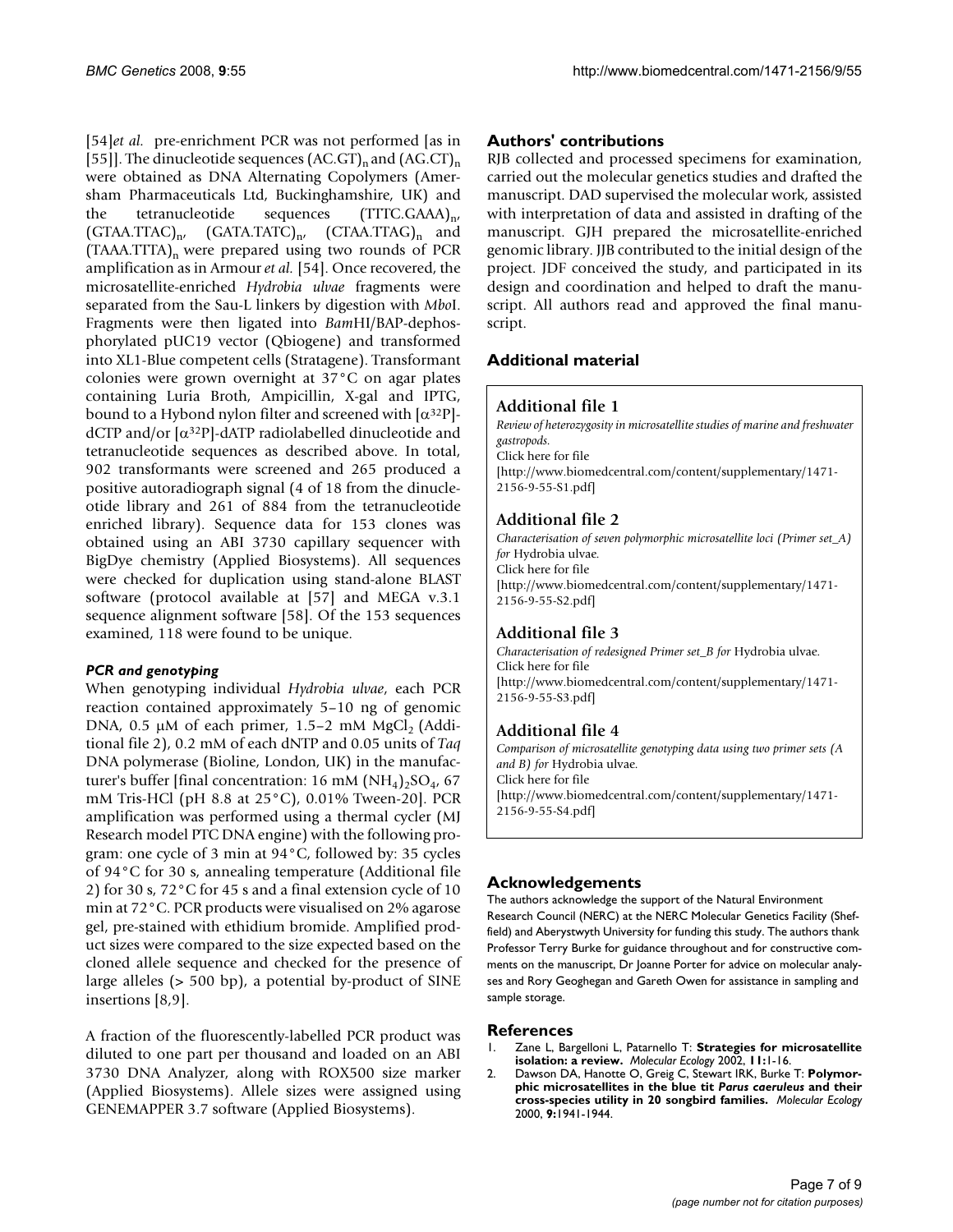- 3. Dawson DA, Chittock JC, Jehle R, Whitlock A, Nogueira D, Pellatt J, Birkhead T, Burke T: **Identification of 13 polymorphic microsatellite loci in the zebra finch,** *Taeniopygia guttata* **(Passeridae, Aves).** *Molecular Ecology Notes* 2005, **5:**298-301.
- 4. Carpenter PJ, Dawson DA, Greig C, Parham A, Cheeseman CL, Burke T: **Isolation of 39 polymorphic microsatellite loci and the development of a fluorescently labelled marker set for the Eurasian badger (***Meles meles***) (Carnivora: Mustelidae).** *Molecular Ecology Notes* 2003, **3:**610-615.
- 5. Gunn MR, Dawson DA, Leviston A, Hartnup K, Davis CS, Strobeck C, Slate J, Coltman DW: **Isolation of 18 polymorphic microsatellite loci from the North American red squirrel,** *Tamiasciurus hudsonicus* **(Sciuridae, Rodentia), and their cross-utility in other species.** *Molecular Ecology Notes* 2005, **5:**650-653.
- 6. Dawson DA, Burland TM, Douglas A, Le Comber SC, Bradshaw M: **Isolation of microsatellite loci in the freshwater fish, the bitterling** *Rhodeus sericeus* **(Teleostei : Cyprinidae).** *Molecular Ecology Notes* 2003, **3:**199-202.
- 7. Chambers EW, Meece JK, McGowan JA, Lovin DD, Hemme RR, Chadee DD, McAbee K, Brown SE, Knudson DL, Severson DW: **Microsatellite isolation and linkage group identification in the yellow fever mosquito** *Aedes aegypti***.** *Journal of Heredity* 2007, **08:**202-210.
- 8. Meglecz E, Petenian F, Danchin E, D'Acier AC, Rasplus JY, Faure E: **High similarity between flanking regions of different microsatellites detected within each of two species of Lepidoptera:** *Parnassius apollo* **and** *Euphydryas aurinia***[.](http://www.ncbi.nlm.nih.gov/entrez/query.fcgi?cmd=Retrieve&db=PubMed&dopt=Abstract&list_uids=15140111)** *Molecular Ecology* 2004, **13:**1693-1700.
- 9. Zhang DX: **Lepidopteran microsatellite DNA: redundant but promising.** *Trends in Ecology & Evolution* 2004, **19:**507-509.
- Johnson PCD, Webster LMI, Adam A, Buckland R, Dawson DA, Keller LF: **Abundant variation in microsatellites of the parasitic nematode** *Trichostrongylus tenuis* **and linkage to a tandem repeat.** *Molecular and Biochemical Parasitology* 2006, **148:**210-218.
- 11. Meglecz E, Anderson SJ, Bourguet D, Butcher R, Caldas A, Cassel-Lundhagen A, d'Acier AC, Dawson DA, Faure N, Fauvelot C, Franck P, Harper G, Keyghobadi N, Kluetsch C, Muthulakshmi M, Nagaraju J, Patt A, Petenian F, Silvain JF, Wilcock HR: **[Microsatellite flanking](http://www.ncbi.nlm.nih.gov/entrez/query.fcgi?cmd=Retrieve&db=PubMed&dopt=Abstract&list_uids=17298557) [region similarities among different loci within insect species.](http://www.ncbi.nlm.nih.gov/entrez/query.fcgi?cmd=Retrieve&db=PubMed&dopt=Abstract&list_uids=17298557)** *Insect Molecular Biology* 2007, **16:**175-185.
- Weetman D, Hauser L, Carvalho GR: **Isolation and characterization of di- and trinucleotide microsatellites in the freshwater snail** *Potamopyrgus antipodarum***.** *Molecular Ecology Notes* 2001, **1:**185-187.
- 13. Weetman D, Hauser L, Shaw PW, Bayes MK: **Microsatellite markers for the whelk** *Buccinum undatum***.** *Molecular Ecology Notes* 2005, **5:**361-362.
- <span id="page-7-0"></span>14. Winnepenninckx B, Backeljau T: **Isolation and characterization of microsatellite markers in the periwinkle** *Littorina striata* **[King & Broderip, 1832 \(Mollusca, Gastropoda, Proso](http://www.ncbi.nlm.nih.gov/entrez/query.fcgi?cmd=Retrieve&db=PubMed&dopt=Abstract&list_uids=9734082)[branchia\).](http://www.ncbi.nlm.nih.gov/entrez/query.fcgi?cmd=Retrieve&db=PubMed&dopt=Abstract&list_uids=9734082)** *Molecular Ecology* 1998, **7:**1253-1254.
- 15. Dupont L, Viard F: **Isolation and characterization of highly polymorphic microsatellite markers from the marine invasive species** *Crepidula fornicata* **(Gastropoda : Calyptraeidae).** *Molecular Ecology Notes* 2003, **3:**498-500.
- 16. Haase M: **The genetic differentiation in three species of the genus** *Hydrobia* **and systematic implications (Caenogastropoda, Hydrobiidae).** *Malacologia* 1993, **35:**389-398.
- 17. Hare MP, Karl SA, Avise JC: **Anonymous nuclear DNA markers in the American oyster and their implications for the heterozygote deficiency phenomenon in marine bivalves.** *Molecular Biology and Evolution* 1996, **13:**334-345.
- 18. Hayes KA, Karl SA: **Characterization of microsatellite markers from the gastropod genus** *Melongena***.** *Molecular Ecology Notes* 2004, **4:**755-757.
- 19. Miller KM, Laberee K, Kaukinen KH, Li S, Withler RE: **Development of microsatellite loci in pinto abalone (***Haliotis kamtschatkana***).** *Molecular Ecology Notes* 2001, **1:**315-317.
- 20. Sokolov EP, Sokolova IM, Portner HO: Polymorphic microsatel**lite DNA markers from the marine gastropod** *Littorina saxatilis***.** *Molecular Ecology Notes* 2002, **2:**27-29.
- 21. Zouros E, Foltz DW: **Possible explanation of heterozygote deficiency in bivalve molluscs.** *Malacologia* 1984, **25:**583-591.
- 22. Pemberton JM, Slate J, Bancroft DR, Barrett JA: **[Nonamplifying](http://www.ncbi.nlm.nih.gov/entrez/query.fcgi?cmd=Retrieve&db=PubMed&dopt=Abstract&list_uids=7735527) [alleles at microsatellite loci – a caution for parentage and](http://www.ncbi.nlm.nih.gov/entrez/query.fcgi?cmd=Retrieve&db=PubMed&dopt=Abstract&list_uids=7735527) [population studies.](http://www.ncbi.nlm.nih.gov/entrez/query.fcgi?cmd=Retrieve&db=PubMed&dopt=Abstract&list_uids=7735527)** *Molecular Ecology* 1995, **4:**249-252.
- 23. Toouli CD, Turner DR, Grist SA, Morley AA: **[The effect of cycle](http://www.ncbi.nlm.nih.gov/entrez/query.fcgi?cmd=Retrieve&db=PubMed&dopt=Abstract&list_uids=10790319) [number and target size on polymerase chain reaction ampli](http://www.ncbi.nlm.nih.gov/entrez/query.fcgi?cmd=Retrieve&db=PubMed&dopt=Abstract&list_uids=10790319)[fication of polymorphic repetitive sequences.](http://www.ncbi.nlm.nih.gov/entrez/query.fcgi?cmd=Retrieve&db=PubMed&dopt=Abstract&list_uids=10790319)** *Analytical Biochemistry* 2000, **280:**324-326.
- 24. Zouros E, Romerodorey M, Mallet AL: **Heterozygosity and growth in marine bivalves – further data and possible explanations.** *Evolution* 1988, **42:**1332-1341.
- 25. Raymond M, Rousset F: **Genepop (Version-1.2) population genetics software for exact tests and ecumenicism.** *Journal of Heredity* 1995, **86:**248-249.
- 26. Marshall TC, Slate J, Kruuk LEB, Pemberton JM: **[Statistical confi](http://www.ncbi.nlm.nih.gov/entrez/query.fcgi?cmd=Retrieve&db=PubMed&dopt=Abstract&list_uids=9633105)[dence for likelihood-based paternity inference in natural](http://www.ncbi.nlm.nih.gov/entrez/query.fcgi?cmd=Retrieve&db=PubMed&dopt=Abstract&list_uids=9633105) [populations.](http://www.ncbi.nlm.nih.gov/entrez/query.fcgi?cmd=Retrieve&db=PubMed&dopt=Abstract&list_uids=9633105)** *Molecular Ecology* 1998, **7:**639-655.
- 27. Van Oosterhout C, Hutchinson WF, Wills DPM, Shipley P: **MICRO-CHECKER: software for identifying and correcting genotyping errors in microsatellite data.** *Molecular Ecology Notes* 2004, **4:**535-538.
- 28. Fish JD, Fish S: **The veliger larva of** *Hydrobia ulvae* **with observations on the veliger of** *Littorina littorea* **(Mollusca: Prosobranchia).** *Journal of Zoology, London* 1977, **182:**495-503.
- 29. Fish JD, Fish S, Foley H: **The biology of mud snails with particular reference to** *Hydrobia ulvae***.** In *British Saltmarshes* Edited by: Sherwood BR, Gardiner BG, Harris T. London: Linnean Society; 2000:165-179.
- 30. **EMBL Nucleotide Sequence Database** [\[http://www.ebi.ac.uk/](http://www.ebi.ac.uk/embl/) [embl/](http://www.ebi.ac.uk/embl/)]
- 31. Altschul S, Madden T, Schaffer A, Zhang JH, Zhang Z, Miller W, Lipman D: **[Gapped BLAST and PSI-BLAST: a new generation of](http://www.ncbi.nlm.nih.gov/entrez/query.fcgi?cmd=Retrieve&db=PubMed&dopt=Abstract&list_uids=9254694) [protein database search programs.](http://www.ncbi.nlm.nih.gov/entrez/query.fcgi?cmd=Retrieve&db=PubMed&dopt=Abstract&list_uids=9254694)** *Nucleic Acids Research* 1997, **25:**3389-3402.
- 32. Rozen S, Skaletsky H: **Primer3 on the WWW for general users and for biologist programmers.** In *Bioinformatics methods and protocols: methods in molecular biology* Edited by: Krawetz S, Misener S. Towota: Humana Press; 2000:365-386.
- Brownstein MJ, Carpten JD, Smith JR: **[Modulation of non-tem](http://www.ncbi.nlm.nih.gov/entrez/query.fcgi?cmd=Retrieve&db=PubMed&dopt=Abstract&list_uids=8780871)[plated nucleotide addition by taq DNA polymerase: primer](http://www.ncbi.nlm.nih.gov/entrez/query.fcgi?cmd=Retrieve&db=PubMed&dopt=Abstract&list_uids=8780871) [modifications that facilitate genotyping.](http://www.ncbi.nlm.nih.gov/entrez/query.fcgi?cmd=Retrieve&db=PubMed&dopt=Abstract&list_uids=8780871)** *Biotechniques* 1996, **20:**1004-1010.
- Sommer R, Tautz D: [Minimal homology requirements for PCR](http://www.ncbi.nlm.nih.gov/entrez/query.fcgi?cmd=Retrieve&db=PubMed&dopt=Abstract&list_uids=2506529) **[primers.](http://www.ncbi.nlm.nih.gov/entrez/query.fcgi?cmd=Retrieve&db=PubMed&dopt=Abstract&list_uids=2506529)** *Nucleic Acids Research* 1989, **17:**6749-6749.
- Petruska J, Goodman MF, Boosalis MS, Sowers LC, Cheong C, Tinoco I: **[Comparison between DNA melting thermodynamics and](http://www.ncbi.nlm.nih.gov/entrez/query.fcgi?cmd=Retrieve&db=PubMed&dopt=Abstract&list_uids=3413095) [DNA polymerase fidelity.](http://www.ncbi.nlm.nih.gov/entrez/query.fcgi?cmd=Retrieve&db=PubMed&dopt=Abstract&list_uids=3413095)** *Proceedings of the National Academy of Sciences of the United States of America* 1988, **85:**6252-6256.
- 36. Kwok S, Kellogg DE, McKinney N, Spasic D, Goda L, Levenson C, Sninsky JJ: **[Effects of primer – template mismatches on the](http://www.ncbi.nlm.nih.gov/entrez/query.fcgi?cmd=Retrieve&db=PubMed&dopt=Abstract&list_uids=2179874) [polymerase chain reaction: Human-immunodeficiency virus](http://www.ncbi.nlm.nih.gov/entrez/query.fcgi?cmd=Retrieve&db=PubMed&dopt=Abstract&list_uids=2179874) [type 1 model studies.](http://www.ncbi.nlm.nih.gov/entrez/query.fcgi?cmd=Retrieve&db=PubMed&dopt=Abstract&list_uids=2179874)** *Nucleic Acids Research* 1990, **18:**999-1005.
- 37. Dufresne F, Bourget E, Bernatchez L: **Differential patterns of spatial divergence in microsatellite and allozyme alleles: further evidence for locus-specific selection in the acorn barnacle,** *Semibalanus balanoides***[?](http://www.ncbi.nlm.nih.gov/entrez/query.fcgi?cmd=Retrieve&db=PubMed&dopt=Abstract&list_uids=11903909)** *Molecular Ecology* 2002, **11:**113-123.
- Kaishi Y, Soller M: **Functional roles of microsatellites and minisatellites.** In *Microsatellites: evolution and applications* Edited by: Goldstein DB, Schlotterer C. Oxford: Oxford University Press; 1999:10-23.
- 39. Selkoe KA, Toonen RJ: **[Microsatellites for ecologists: a practical](http://www.ncbi.nlm.nih.gov/entrez/query.fcgi?cmd=Retrieve&db=PubMed&dopt=Abstract&list_uids=16643306) [guide to using and evaluating microsatellite markers.](http://www.ncbi.nlm.nih.gov/entrez/query.fcgi?cmd=Retrieve&db=PubMed&dopt=Abstract&list_uids=16643306)** *Ecology Letters* 2006, **9:**615-629.
- 40. Jarne P, Lagoda PJL: **Microsatellites, from molecules to populations and back.** *Trends in Ecology & Evolution* 1996, **11:**424-429.
- 41. Duran S, Pascual M, Estoup A, Turon X: **Strong population structure in the marine sponge** *Crambe crambe* **[\(Poecilosclerida\)](http://www.ncbi.nlm.nih.gov/entrez/query.fcgi?cmd=Retrieve&db=PubMed&dopt=Abstract&list_uids=14871357) [as revealed by microsatellite markers.](http://www.ncbi.nlm.nih.gov/entrez/query.fcgi?cmd=Retrieve&db=PubMed&dopt=Abstract&list_uids=14871357)** *Molecular Ecology* 2004, **13:**511-522.
- 42. Sokolov EP, Portner HO, Lucassen M, Sokolova IM: **Microscale genetic differentiation along the vertical shore gradient in White Sea snails** *Littorina saxatilis* **(Olivi) assessed by microsatellite markers.** *Journal of Molluscan Studies* 2003, **69:**388-391.
- 43. Charlesworth D, Charlesworth B: **Inbreeding depression and its evolutionary consequences.** *Annual Review of Ecology and Systematics* 1987, **18:**237-268.
- Saccheri I, Kuussaari M, Kankare M, Vikman P, Fortelius W, Hanski I: **Inbreeding and extinction in a butterfly metapopulation.** *Nature* 1998, **392:**491-494.